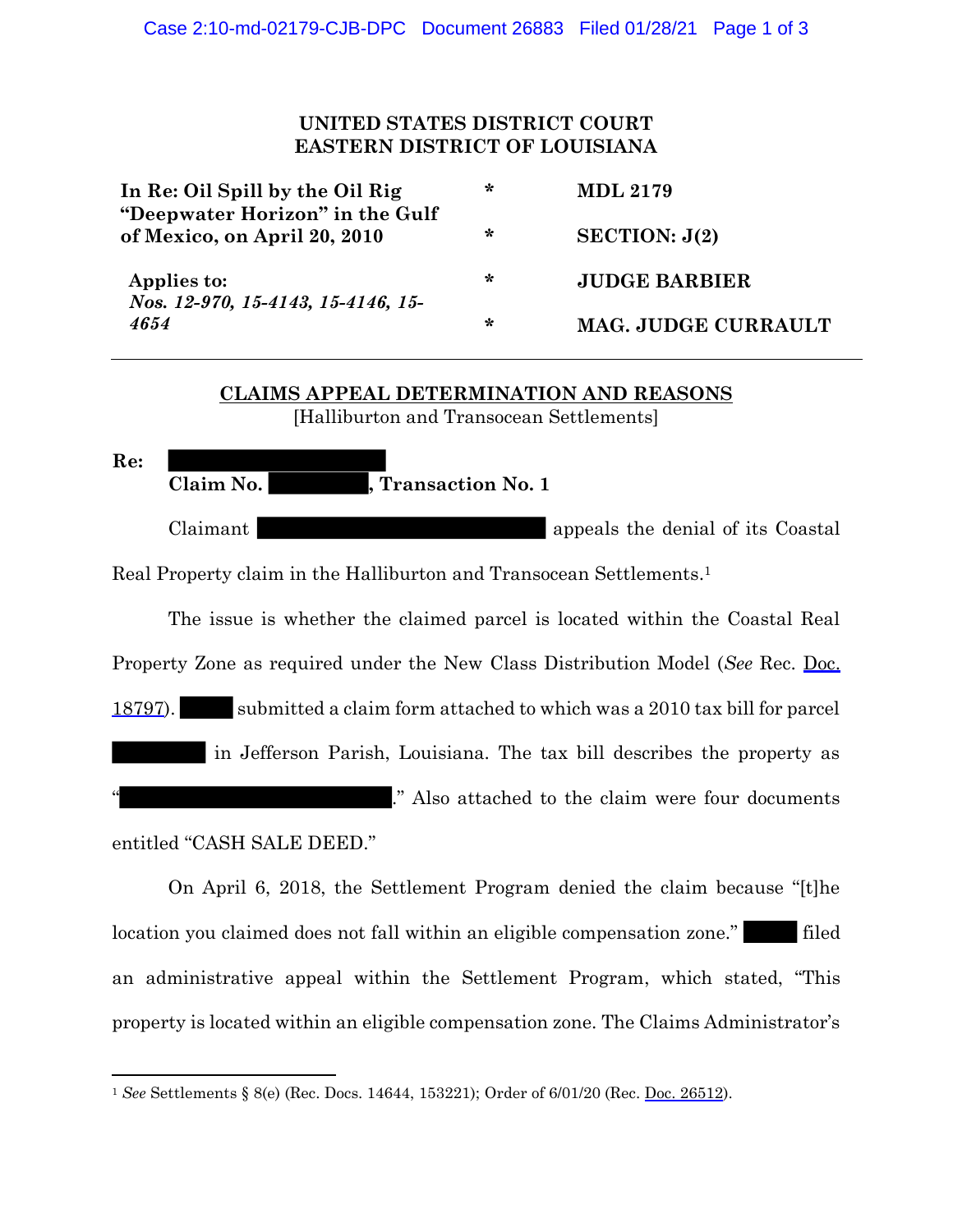GIS system is flawed. We request review based on the property description contained in the deed." On October 26, 2018, the Settlement Program sent an email to attorney that states, in relevant part:

The mapping vendor is unable to locate this parcel with sufficient precision to determine its Real Property Zone status. The vendor has identified two surveys referenced by the deeds which they believe may assist in determining the zone location of this parcel. The surveys are described as the "

Please submit these documents and any other documents that may assist in determining the zone location of these parcels.<sup>2</sup>

.'"

did not provide the requested documents.

The Settlement Program subsequently denied <sup>'s</sup> appeal. The Appeal's Determination Notice states that the property "lies outside of any applicable compensation zone as detailed in the New Class Distribution Model." It further explains that "an opportunity was given to  $\begin{bmatrix} 1 \\ 1 \end{bmatrix}$  to produce surveys mentioned in the parcel's legal description, but additional documentation was not provided for review by the Claims Administrator."

asserts in its Court Review Request that its parcel is beach front property on Grand Isle, Louisiana, that was oiled. **provides no evidence to** prove the location of the property other than the documents mentioned above. The Court cannot determine the location of this property from this evidence. Notably,

did not produce the survey or other documents requested in the Settlement

<sup>2</sup> Admin. Mail 4.